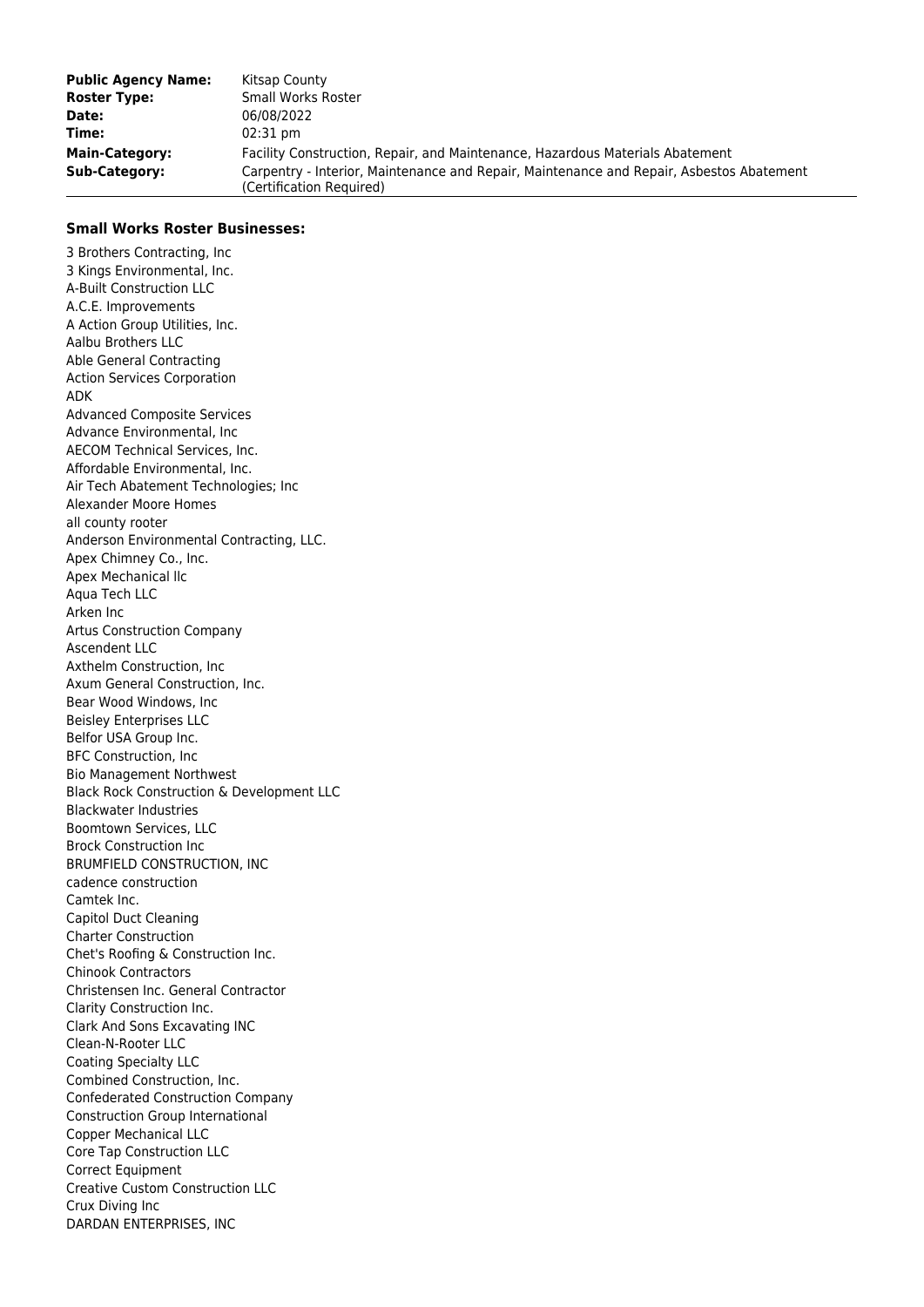dba Cowlitz Clean Sweep, PNE Construction & Advanced Electrical Technologies Deacon Construction LLC Decon Environmental Dickson Company Dillbrothers Inc. Don Small and sons oil distributor co. DP Wain Construction, Inc. EASTSIDE ELECTRIC MOTORS EHS-International, Inc. EIB Group LLC Electric America Emerick Construction Co. Empire Well Drilling LLC EMTech LLC Engineering/Remediation Resources Group, Inc. (ERRG) Environmental Abatement Services, Inc. Equipment Sales Company,Inc. Evergreen Services F.S. & GS. Services, Inc. Five Rivers Construction, Inc. FORMA Construction Company G.A. Jorgensen Company Inc. Geared Mechanical General Mechanical, Inc GeoTest Services, Inc. Glacier Industries LLC Glacier Works, LLC H&N Electric Hanson Excavation Hanson Tree Service LLC Harrington Aerial homestreet Electric Humphrey Construction, Inc Hutch-Con Construction Inc. Industrial Access, Inc. Industry Erectors Inc. Interior Technology Interwest Construction Inc. In Time Renovations LLC Iron Creek Construction LLC IRS Environmental of WA., Inc. J. Linder Painting, LLC J. SWANSON CONSTRUCTION James L Shaiman JB Construction Consulting, Inc. JH Construction Resources, Inc John Lupo Construction, Inc. JTI Commercial Services K&K Construction K-A General Construction Contractor LLC KAM Construction Inc Kaufman Construction and Development KD&S Environmental, Inc. Key Peninsula Construction, LLC Lamb Contracting LLC Layland Cleaning and Removal Legionary Handyman, LLC Lights Inc MARTINEZ GENERAL CONSTRUCTION LLC Masonry Restoration Consulting llc Matthews Construction Services, Inc. Mattila Painting, Inc MBI Construction Services, Inc M City Street Sweepers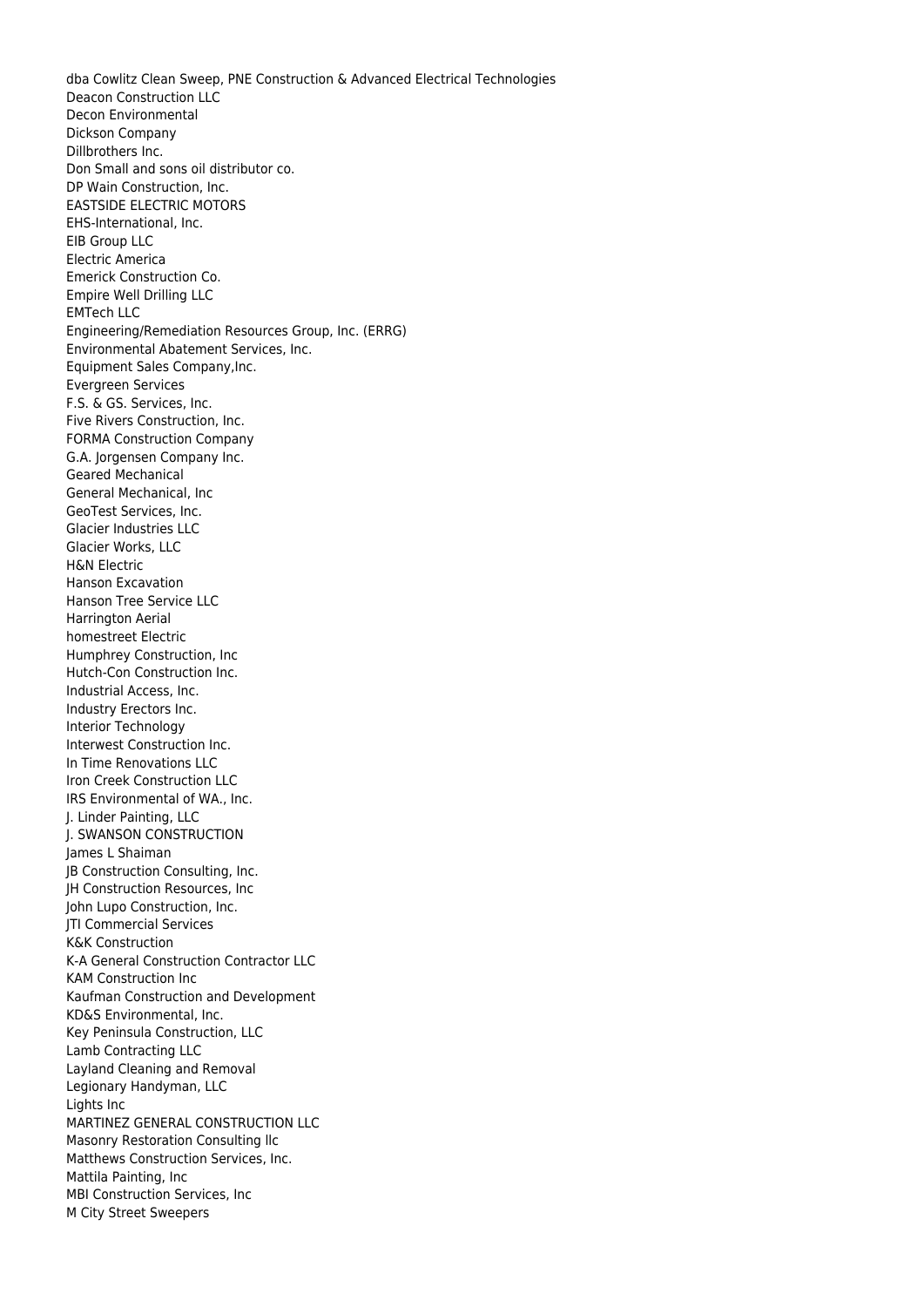McKinstry Co, Essention McKinstry Co. LLC Mechanical & Control Services, Inc. MECHANICAL MAINTENANCE INC Midco Diving & Marine Mid Mountain Boiler and Steam Inc Mills General LLC Mink Enterprises LLC Modern Construction & Consulting Services, LLC Modern Painting Group MONTES CONSTUCTION NC structures llc Nelson Construction and Planning, Inc. NetCompliance Environmental Services, LLC Newton Building & Development, LLC Nordland Construction Nw North American Substation Services, LLC North Coast Electric Northsound Utility and Construction, Inc. Northwest High Voltage Services Northwest Power Services Inc. Northwest Remodel & Design Northwest Water Systems N P M Construction Co. Olympic Peninsula Construction, Inc. ONE CALL DEMOLITION & EXCAVATION llc Paasche Construction Inc Pacific General Builders, LLC Pacific Northwest Environmental LLC Pacific Tech Construction Paintmaster Services Inc. Pease & Sons, Inc. Pioneer Construction Services Port Orchard Plumbing & Heating Inc Praetorian Power Protection, LLC PSF Mechanical, Inc PSI- Professional Service Industries Quality Coating Enterprises RAESON CONSTRUCTION LLC RailWorks Track Systems Ram Construction General Contractors, LLC Randal Industries Inc Raptor Excavating and Contracting LLC R C Walsh & Company LLC RC Zeigler Company Inc Red Hawk Fire Protection, LLC Reign City Services LLC Reynolds General Contracting, Inc. RHD Enterprises, Inc. Ridgeline Sheet Metal, LLC Rocky Lang ROGNLINS INC. Roland Construction Company, LLC Roose Paint & Restoration LLC Sandvik Builders Incorporated Saybr Contractors, Inc. Scott's Plumbing Seattle Diving Services Seattle Seismic LLC SERVPRO Disaster Recovery Team Signature General Construction Inc. Smallworks Pro Sounder Diving LLC Spane Buildings Inc